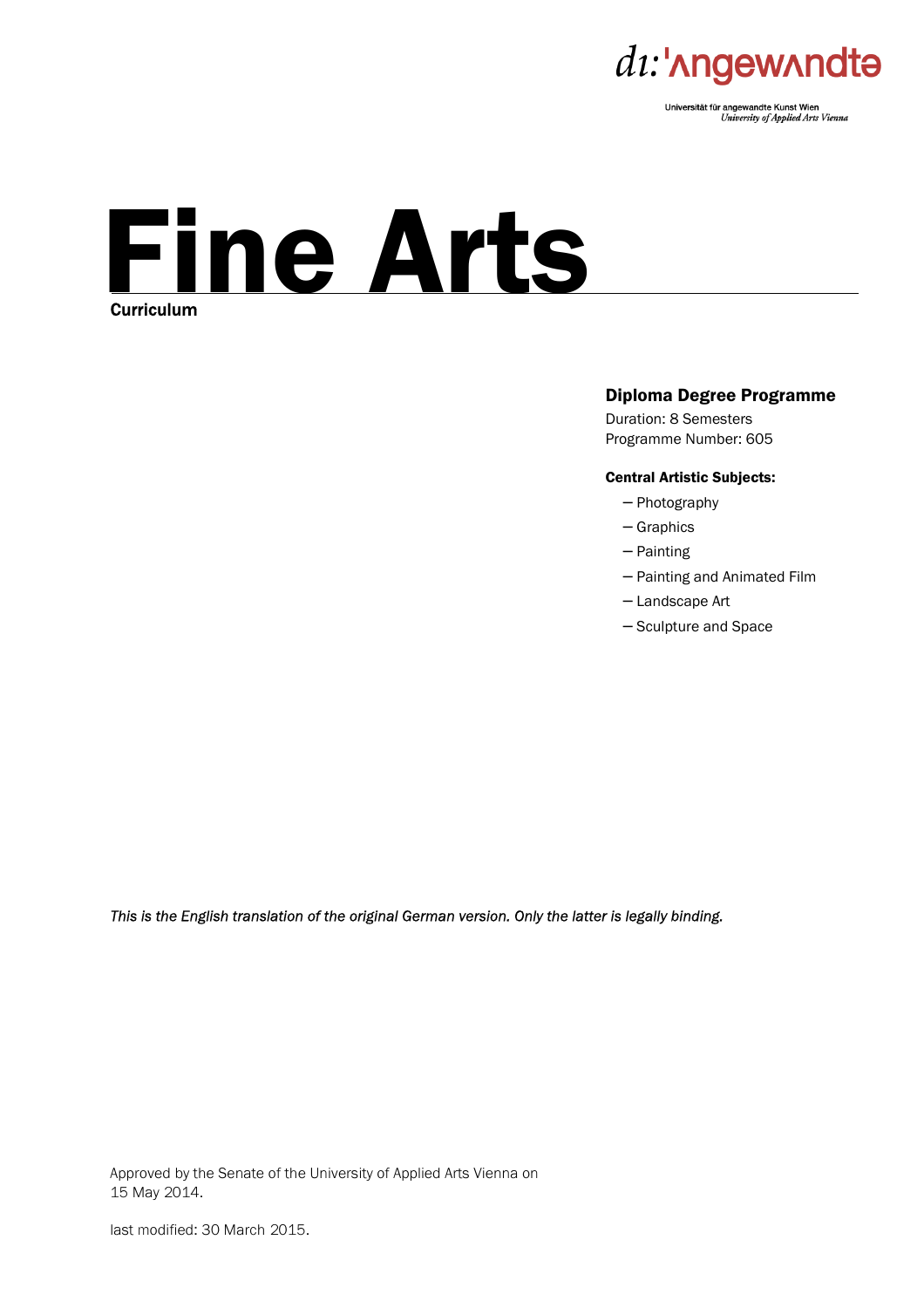# § 1. Profile

The programme revolves around contemporary fine arts in its variety of forms.

Based on historical and current trends at the Angewandte, the central artistic subjects currently on offer and shaping the programme contents are Photography, Graphics, Painting, Painting and Animated Film, Landscape Art plus Sculpture and Space. On top of that, students may select from a broad spectrum of courses - as per the continuously updated schedule of availability – to individually add to their central artistic subject.

The dynamic area of development and production which exists between all artistic and scientific departments and workshops at the Angewandte opens up a multitude of work opportunities of high quality for all students of the Fine Arts programme. The format of the diploma degree programme provides the framework required to encourage students' independent artistic growth.

According to the Angewandte's development plan<sup>1</sup>, graduates of the Fine Arts programme are to be "successful in their career, innovative, able to take criticism, responsible characters who will think outside the box in the world of art, creative businesses and far beyond".

The continuous critical analysis and systematic development of the curriculum reflects the constant change of the vocational field of fine arts.

## § 2. Programme Objective and Qualification Profile

Contemporary artists are active in a variety of contexts; they use highly diverse media and materials. Their works may cover artistic-practical, theoretical, conceptual and scientific aspects in all areas of society. Therefore, the objective of the Fine Arts programme is to create the conditions for artistic and financially autonomous actions, thus enabling individually defined, artistic careers.

Graduates are to be able to independently handle materials, tools and the "language" of fine arts. Based on extensive knowledge and understanding of contemporary and historical practices and theories in the context of fine arts, as well as in the broader cultural and social context, graduates will have developed an awareness, which enables them to contribute the following skills and abilities to their own artistic practice, plus any other vocational and social areas:

- − The ability to develop an artistic practice which will include production, presentation, administration, selfmanagement and marketing
- The ability to refine manual skills according to the requirements of the own, artistic work
- − Profound knowledge and understanding of current trends evolving in the practices, dialogues and contexts of contemporary fine arts
- − Knowledge of technical skills and theories, as well as organizational skills and communication competences relevant to artistic work
- − The skill set for inter- and transdisciplinary work and research
- − Conceptual and aesthetic awareness and understanding
- − Forming and communicating ideas and thoughts visually, orally and in writing
- Strategies for creating ideas and developing experimental approaches on use of appropriate media
- − Recognising contexts in which the own work may flourish
- − Understanding and awareness of gender and diversity issues
- − Clear understanding of the system "Art" and its mechanics
- − The ability to act in economic independence
- − The ability to contribute to current discussions regarding art, culture and society issues

l

<sup>1</sup> University of Applied Art Vienna: Development Plan 2013-2015, p.12.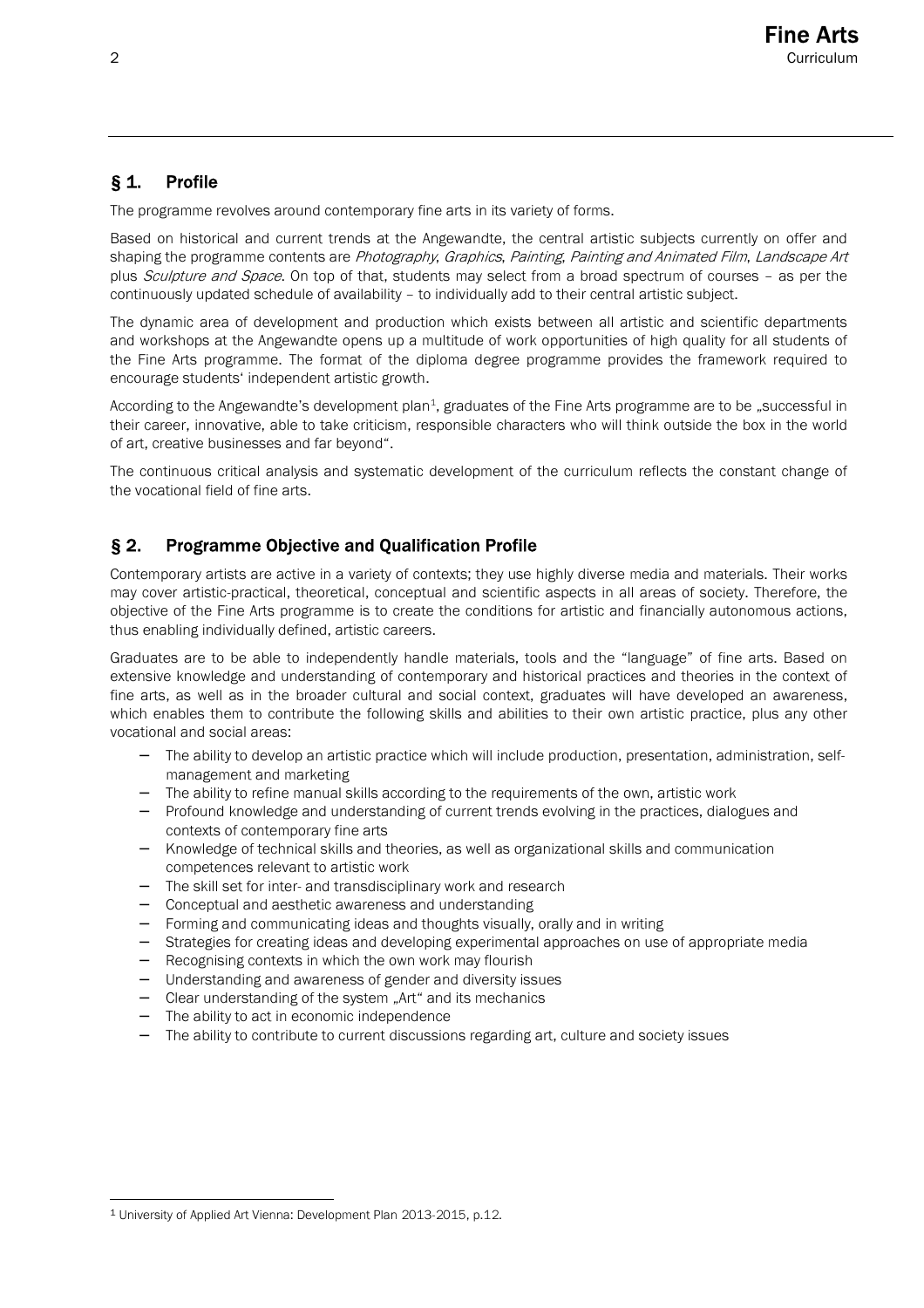The wide range of courses available to students will enable them during their studies to specialize according to individual orientation. In this context of artistic and scientific disciplines, they can also acquire skills:

- − to work academically,
- − to lead and carry out a research project,
- − to work effectively as part of a team.

#### § 3. Duration and Academic Degree

(1) In accordance with § 54, para. 1 of the University Act 2002, the diploma degree programme of Fine Arts belongs to the group of Artistic Studies. It covers 240 ECTS credits, which represents a minimum duration of studies of eight semesters.

(2) On graduating successfully, the academic degree of Magister/Magistra artium is awarded (Magister/Magistra of Arts, abbreviated to "Mag.art.").

## § 4. Structure

(1) The programme is split into two study segments, the first of which covers 60, the second 180 ECTS. Central artistic subjects are Photography, Graphics, Landscape Art, Painting, Painting and Animated Film, as well as Sculpture and Space.

(2) The first study segment is designed to support students in finding their way through the programme of Fine Arts. Starting from the selected central artistic subject, students should explore their individual potential with regard to their study goals and further development of their personal set of competences.

(3) The second study segment enables students to advance and deepen the own, independent approach of contents, materials, tools and "language" of fine arts. A wide range of artistic and scientific courses provides students with the impulses which will enable them to gain sound understanding of contemporary and historical practices and theories in the context of fine arts, as well as in the broader contexts of culture and society. With their diploma thesis, students can demonstrate on use of an appropriate artistic topic that they possess the skills for consistent development of an independent practice of the arts.

## § 5. Entrance Examination

(1) Passing the exam of an examination board is a prerequisite for admission to the diploma degree programme. This examination is used to determine whether applicants' artistic skills are suitable for progression from the competence profile of the first study segment to an artistic advancement in the second study segment.

(2) The entrance examination consists of two parts:

- 1. presenting a portfolio of specimen of artistic works and
- 2. a written artistic examination.

(3) The entrance examination boards for each central artistic subject are set up by the vice-rector for academic affairs; each board consists of at least three members of the teaching staff, each holding one vote. In their review of applicants, the examination board may involve students and the working group on equal treatment issues.

(4) On handing in their portfolios, applicants are to name the requested central artistic subject.

(5) The entrance examination has been completed successfully, when the examination board has passed both parts. As per § 8, para. 3, the pass mark will entitle students to attend the appropriate central artistic subject.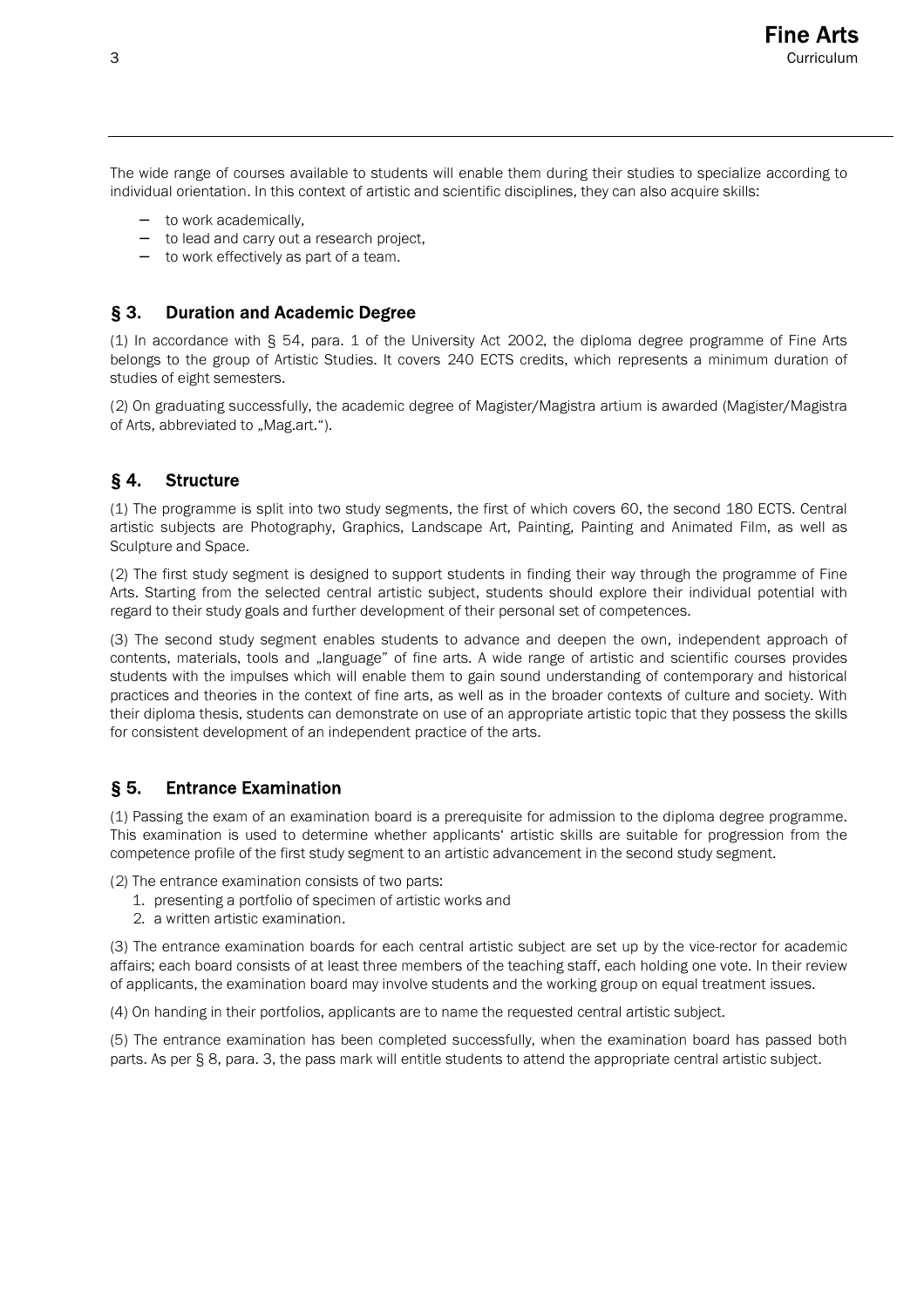# § 6. First Study Segment: Introduction

- (1) The contents of the first study segment (60 ECTS) are:
- − Central artistic subject (30 ECTS)
- − Introduction and tutorial (1 ECTS): Introduction into the programme of Fine Arts, offers and opportunities available in the Angewandte's artistic and scientific courses, in the workshops, the library, the archive etc. Assisted by graduates and students of higher semesters: Discussion about potential vocational prospects.
- − Introductory lecture (2 ECTS) in one of the Angewandte's workshops, based on the schedule of available courses
- − Art History Cycle II-IV (6 ECTS)
- − Life Drawing and Study of Nature (4 ECTS)
- − Introduction into Working Academically (3 ECTS)
- − Courses of own choice (14 ECTS)

# § 7. Second Study Segment: Advancement

(1) The second study segment (180 ECTS) consists of courses to the extent of 150 ECTS, which are to be completed in accordance with the terms listed in appendix 1, plus the diploma thesis extending to 30 ECTS.

(2) As defined in appendix 2, further minimum requirements are to be fulfilled depending on the selected central artistic subject.

(3) The final course from the central artistic subject will support students to prepare for self-reliant work on the artistic diploma thesis. This thesis covers 30 ECTS credits and serves as evidence of the ability to independently handle, with regard to content and methods, a topic from one of the central artistic subjects.

(4) Should students decide to prepare a scientific diploma thesis in accordance with § 83, para. 1 of the University Act 2002, they have to complete, prior to selecting a supervising tutor and as part of their free electives, courses of at least 14 ECTS from the group "scientific and research practice". These courses must contain at least two seminars and two further courses from the selected study subject of the diploma thesis.

# § 8. Central Artistic Subject

(1) The central artistic subject (ZKF) is at the center of art education. Here, students will develop their individual artistic identity and investigate their potential and mindset as an artist. They will report on it and discuss it, both within the group and in individual mentoring sessions with the head of the appropriate artistic department and/or department staff. The ZKF may also contain seminars, group work and separate projects.

(2) Courses of the ZKF encompass 15 ECTS each and are offered in the form of individual artistic tutoring (KE).

(3) Students of Fine Arts earn the right to attend ZKF-courses based on the entrance examination's positive appraisal by the examination board responsible for this particular ZKF or – as an alternative for students from another ZKF – based on the positive assessment of a portfolio presented for this purpose to the head of the appropriate artistic department.

(4) It is possible to attend a course from another ZKF (guest semester), provided the evaluator of the most recent, completed ZKF-course and the teaching staff member in charge of the other ZKF-course both agree.

(5) In addition to the study programme's name of "Fine Arts", the final examination certificate, the notice of the degree award and the graduation certificate are all to display the subject to which the diploma thesis referred as the core subject.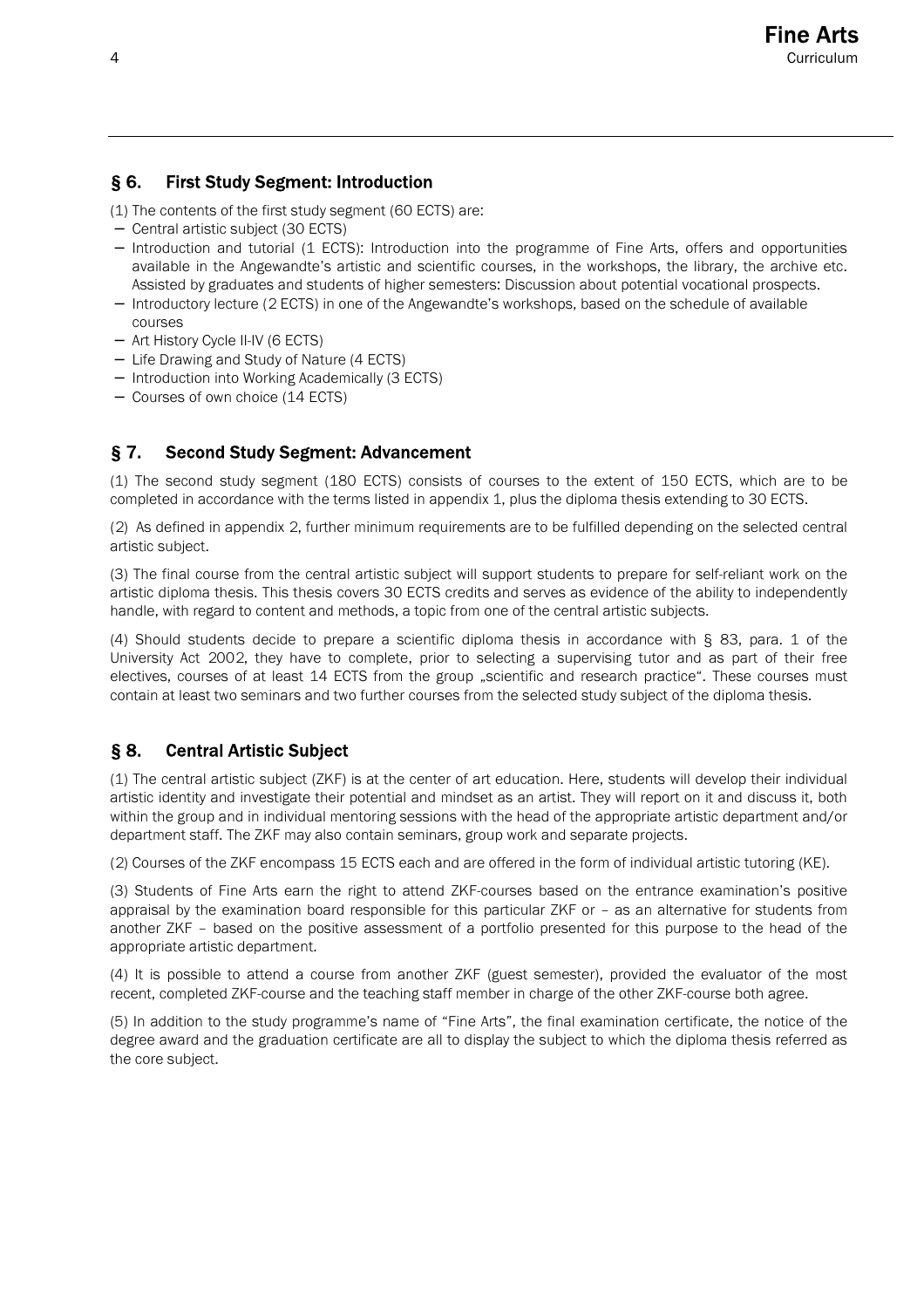# § 9. Diploma Thesis

(1) The topic of an artistic diploma thesis must originate from an area of a central artistic subject. The topic of a scientific diploma thesis must originate from the group of courses "scientific and research practice" (cf. list in appendix 1).

(2) After completing all mandatory courses of the study programme, students may propose their topic to a supervising tutor possessing the subject-relevant background and an appropriate authorization to teach in accordance with the University Statute's section regarding study matters, or students may select a topic from a range of suggestions. In order to ensure that students may fully concentrate on the diploma thesis, a supervising tutor cannot be allocated as long as courses coming up to more than 8 ECTS are still to be completed.

# § 10. Exam Regulations

#### (1) Course examinations

Course examinations will be carried out as written or oral exams by the lecturers in charge of the courses. Examination contents, methods and assessment criteria are to be announced in a suitable manner prior to the start of each semester.

#### (2) Central artistic subject

Courses from the central artistic subject are courses of continuous assessment, i.e. students' work will be continuously assessed during the whole semester with a conclusion at the end of the semester.

#### (3) Introduction and tutorial

The assessment of the "Introduction and Tutorial" will be worded as "mit Erfolg teilgenommen" (successfully completed /pass) or "ohne Erfolg teilgenommen" (unsuccessfully completed /fail).

(4) Diploma examinations

The diploma examinations conclude the appropriate study segment:

- 1. The first diploma examination consists of the successful completion of all courses allocated to the first study segment.
- 2. The second diploma examination consists of the successful completion of all courses allocated to the second study segment, whereas the minimum requirements, as listed in appendix 1 and 2 for each central artistic subject, are to be met. In addition, the examination board's positive assessment of the artistic diploma thesis, respectively the supervising tutor's assessment of the scientific diploma thesis, is necessary.

# § 11. Effective Date

The curriculum comes into effect on 1 October 2014.

## § 12. Transitory Regulations (Statutory Regulation)

Students who gained admittance to one of the majors of the previous programme of Fine Arts are entitled to complete their studies within the standard minimum period, plus an allowance of two additional semesters per study segment. Alternatively, they may apply – within the admission period – to transfer to the programme of Fine Arts which is not structured into majors, as outlined in this present curriculum.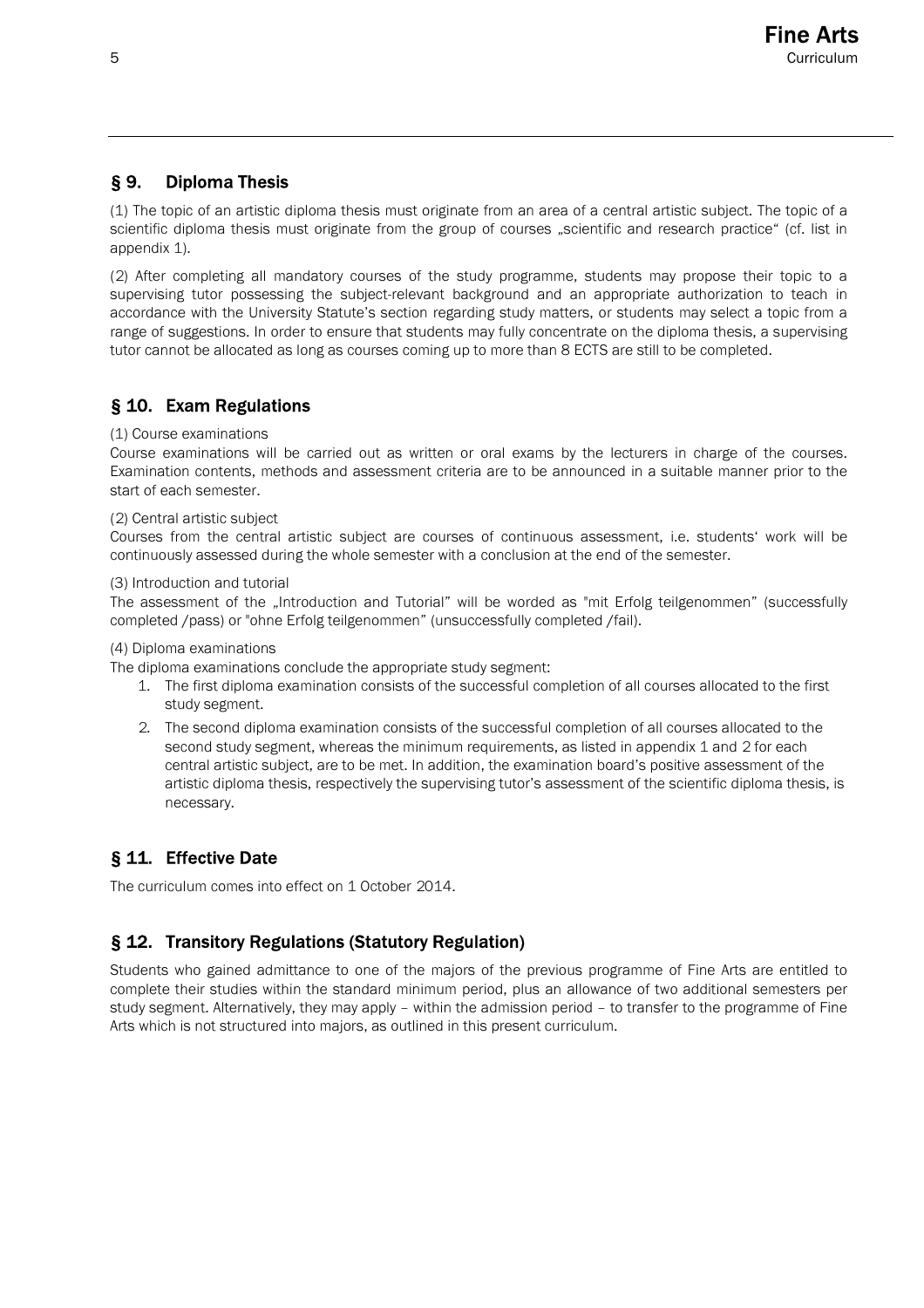## Appendix  $1$  (to § 7, para. 1 and § 10, para. 4): Study Subjects and Study Subject Groups of the Second Study Segment

The ECTS allocated to individual study subjects are minimum requirements applicable to all students of Fine Arts. They are supplemented by additional requirements for each central artistic subject, as listed in appendix 2. All other courses may be freely selected within the individual study subject groups.

| Study Subject Group of Artistic and Research Practice                                                                                         |                    |  |
|-----------------------------------------------------------------------------------------------------------------------------------------------|--------------------|--|
| Central artistic subjects (ZKF): Photography, Graphics, Landscape Art, Painting, Painting<br>and Animated Film, plus Sculpture and Space      | 75                 |  |
| Offers beyond the ZKF: Sculpting, Digital Work, Printmaking, Photography, Ceramics, Video,<br>Drawing, and others                             | 2                  |  |
| <b>Fine Arts Basics</b>                                                                                                                       | $\overline{2}$     |  |
| Writing and Talking about Art, Contextualising Own Artistic Work                                                                              | $\overline{2}$     |  |
| <b>Exhibition Practice and Curating</b>                                                                                                       |                    |  |
| Free Electives (or as regulated by appendix 2) from the whole of the study subject group                                                      | 6                  |  |
| Study Subject Group of Scientific and Research Practice                                                                                       | ECTS <sub>15</sub> |  |
| Art Theory, Cultural Studies, Art History, Philosophy                                                                                         | 8                  |  |
| Media Theory, Art and Knowledge Transfer, Theory of Architecture, Theory and History of<br>Design                                             |                    |  |
| Free Electives (or as regulated by appendix 2) from the whole of the study subject group. At<br>least 2 ECTS to originate from Gender Studies | $\overline{7}$     |  |
| Study Subject Group of Artistic Practice in Technical Context                                                                                 | <b>ECTS 15</b>     |  |
| Subject-specific Techniques                                                                                                                   |                    |  |
| Workshops: Computer Studio, Wood Technology, Ceramics, Printmaking, Metal Technology,<br>Textile Technology, and others                       |                    |  |
| Free Electives (or as regulated by appendix 2) from the whole of the study subject group                                                      | 15                 |  |
| Study Subject Group of Economic and Organizational Practice                                                                                   | ECTS 3             |  |
| Self-management and Project Management                                                                                                        |                    |  |
| Copyright and Legal Right of Use                                                                                                              |                    |  |
| <b>Business Administration for Artists</b>                                                                                                    |                    |  |
| Free Electives (or as regulated by appendix 2) from the whole of the study subject group                                                      | 3                  |  |
| <b>Free Electives</b>                                                                                                                         | ECTS 30            |  |

In addition to courses offered at the Angewandte, students may also make use of scientific and artistic courses available at any Austrian university or the Angewandte's partner universities abroad (as part of exchange programmes) – provided students meet those universities' terms of admission.